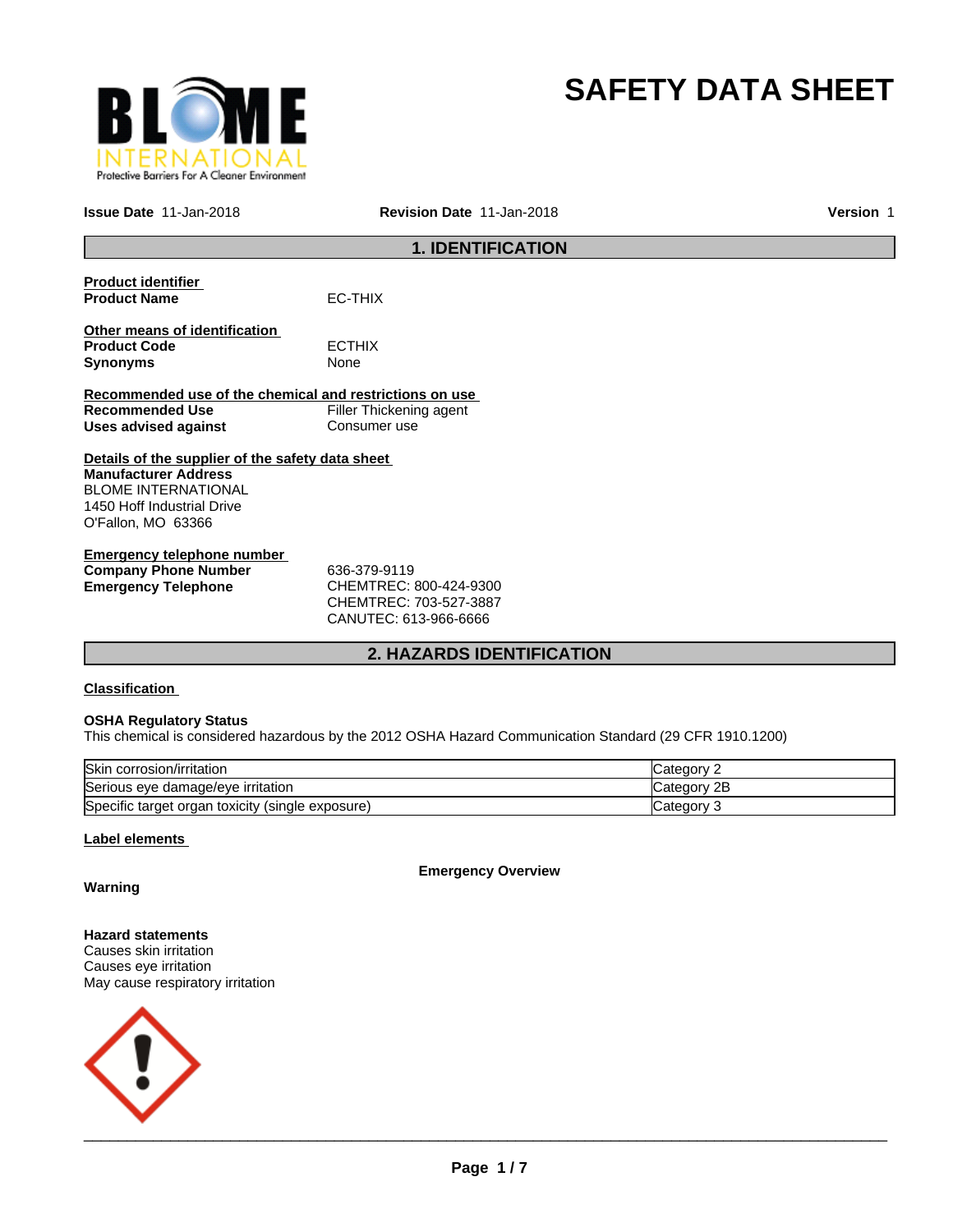### **Appearance** powder **Physical state** Solid **Odor** None

 $\overline{\phantom{a}}$  ,  $\overline{\phantom{a}}$  ,  $\overline{\phantom{a}}$  ,  $\overline{\phantom{a}}$  ,  $\overline{\phantom{a}}$  ,  $\overline{\phantom{a}}$  ,  $\overline{\phantom{a}}$  ,  $\overline{\phantom{a}}$  ,  $\overline{\phantom{a}}$  ,  $\overline{\phantom{a}}$  ,  $\overline{\phantom{a}}$  ,  $\overline{\phantom{a}}$  ,  $\overline{\phantom{a}}$  ,  $\overline{\phantom{a}}$  ,  $\overline{\phantom{a}}$  ,  $\overline{\phantom{a}}$ 

**Precautionary Statements - Prevention**

Wash face, hands and any exposed skin thoroughly after handling Wear protective gloves/protective clothing/eye protection/face protection Avoid breathing dust/fume/gas/mist/vapors/spray Use only outdoors or in a well-ventilated area

### **Precautionary Statements - Response**

IF IN EYES: Rinse cautiously with water for several minutes. Remove contact lenses, if present and easy to do. Continue rinsing If eye irritation persists: Get medical advice/attention IF ON SKIN: Wash with plenty of soap and water If skin irritation occurs: Get medical advice/attention Take off contaminated clothing and wash before reuse IF INHALED: Remove victim to fresh air and keep at rest in a position comfortable for breathing Call a POISON CENTER or doctor/physician if you feel unwell

### **Precautionary Statements - Storage**

Store in a well-ventilated place. Keep container tightly closed Store locked up

### **Precautionary Statements - Disposal**

Dispose of contents/container to an approved waste disposal plant

### **Hazards not otherwise classified (HNOC)**

Not applicable

#### **Other Information**

May be harmful if swallowed. May form combustible dust concentrations in air.

#### **Unknown acute toxicity**

0% of the mixture consists of ingredient(s) of unknown toxicity

### **3. COMPOSITION/INFORMATION ON INGREDIENTS**

### **Substance**

Not applicable

### **Mixture**

| <b>Chemical Name</b> | <b>CAS No</b>                                                                                                    | Weight-%                                  |
|----------------------|------------------------------------------------------------------------------------------------------------------|-------------------------------------------|
| Nepheline svenite    | 244-96-5<br>27044                                                                                                | $\overline{\phantom{a}}$<br>$\sim$<br>-40 |
| Organophyllic clay   | Proprietan                                                                                                       | ٦C<br>$\sim$<br>∸ou<br>ບບ                 |
| $+T$                 | rende and the second contract of the second contract of the second contract of the second contract of the second |                                           |

The exact percentage (concentration) of composition has been withheld as a trade secret.

### **4. FIRST AID MEASURES**

### **Description of first aid measures**

| <b>General advice</b> | If symptoms persist, call a physician. Do not breathe dust/fume/gas/mist/vapors/spray. Do<br>not get in eyes, on skin, or on clothing.                                                                                  |
|-----------------------|-------------------------------------------------------------------------------------------------------------------------------------------------------------------------------------------------------------------------|
| Eye contact           | Immediately flush with plenty of water. After initial flushing, remove any contact lenses and<br>continue flushing for at least 15 minutes. Keep eye wide open while rinsing. If symptoms<br>persist, call a physician. |
| <b>Skin contact</b>   | Wash off immediately with soap and plenty of water while removing all contaminated<br>clothes and shoes. If skin irritation persists, call a physician.                                                                 |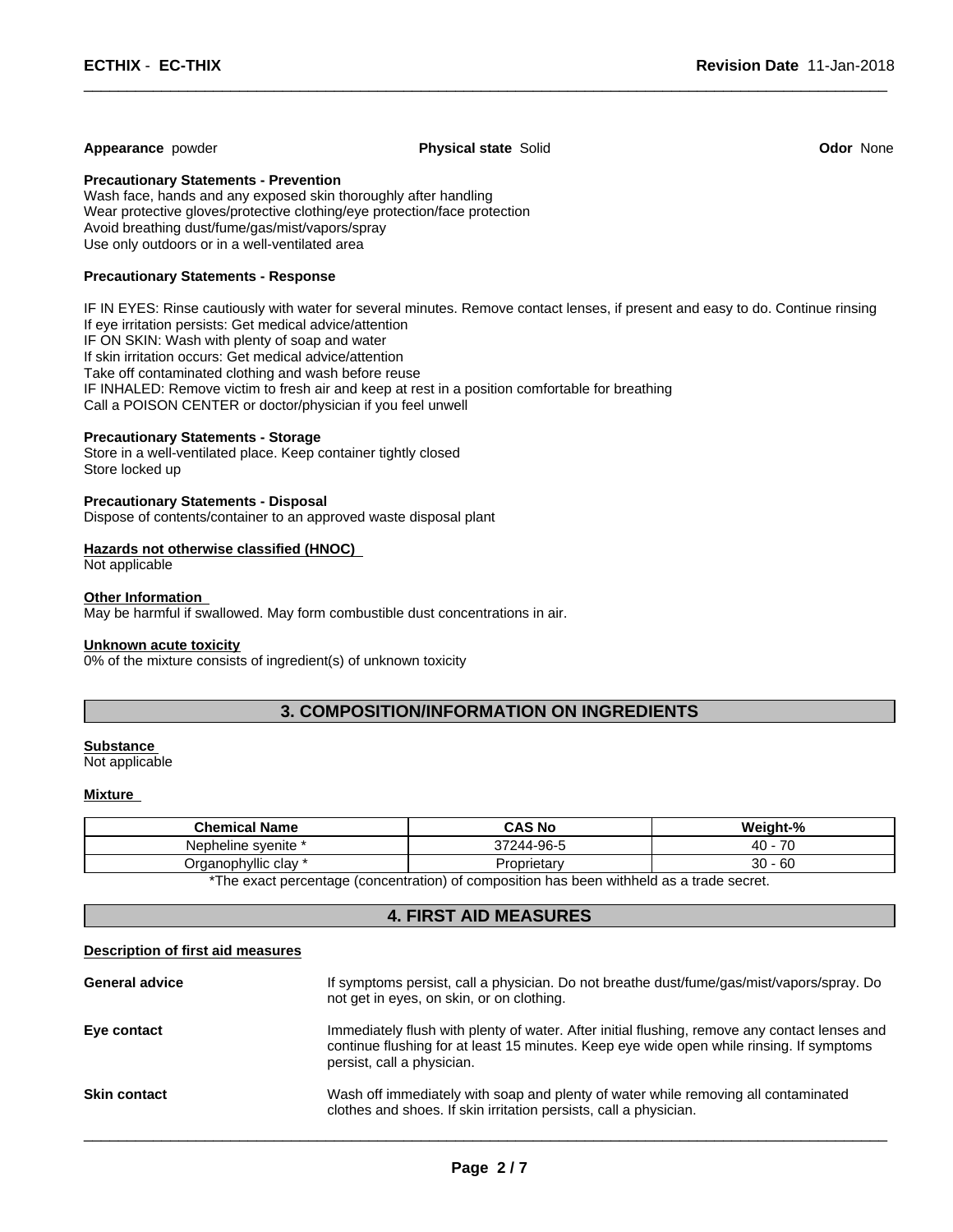| <b>Inhalation</b>                                           | Remove to fresh air. If breathing is irregular or stopped, administer artificial respiration.<br>Avoid direct contact with skin. Use barrier to give mouth-to-mouth resuscitation. If<br>symptoms persist, call a physician. |
|-------------------------------------------------------------|------------------------------------------------------------------------------------------------------------------------------------------------------------------------------------------------------------------------------|
| Ingestion                                                   | If swallowed, call a poison control center or physician immediately. Rinse mouth. Do not<br>induce vomiting without medical advice.                                                                                          |
| Self-protection of the first aider                          | Use personal protective equipment as required.                                                                                                                                                                               |
| Most important symptoms and effects, both acute and delayed |                                                                                                                                                                                                                              |
| <b>Symptoms</b>                                             | May cause redness and tearing of the eyes. May cause skin irritation. Redness. Coughing                                                                                                                                      |

 $\overline{\phantom{a}}$  ,  $\overline{\phantom{a}}$  ,  $\overline{\phantom{a}}$  ,  $\overline{\phantom{a}}$  ,  $\overline{\phantom{a}}$  ,  $\overline{\phantom{a}}$  ,  $\overline{\phantom{a}}$  ,  $\overline{\phantom{a}}$  ,  $\overline{\phantom{a}}$  ,  $\overline{\phantom{a}}$  ,  $\overline{\phantom{a}}$  ,  $\overline{\phantom{a}}$  ,  $\overline{\phantom{a}}$  ,  $\overline{\phantom{a}}$  ,  $\overline{\phantom{a}}$  ,  $\overline{\phantom{a}}$ 

### **Indication of any immediate medical attention and special treatment needed**

| Note to physicians | Treat symptomatically. |
|--------------------|------------------------|
|--------------------|------------------------|

### **5. FIRE-FIGHTING MEASURES**

#### **Suitable extinguishing media**

Use extinguishing measures that are appropriate to local circumstances and the surrounding environment. Dry chemical, soda ash, lime or sand. Water spray (fog).

**Unsuitable extinguishing media** Use water spray or fog; do not use straight streams.

and/ or wheezing.

#### **Specific hazards arising from the chemical**

Thermal decomposition can lead to release of irritating and toxic gases and vapors.

### **Explosion data**

### **Sensitivity to Mechanical Impact** None.

**Sensitivity to Static Discharge** Fine dust dispersed in air, in sufficient concentrations, and in the presence of an ignition source is a potential dust explosion hazard.

#### **Protective equipment and precautions for firefighters**

As in any fire, wear self-contained breathing apparatus pressure-demand, MSHA/NIOSH (approved or equivalent) and full protective gear. Cool containers / tanks with water spray. Burning produces heavy smoke. Avoid runoff to waterways and sewers.

### **6. ACCIDENTAL RELEASE MEASURES**

#### **Personal precautions, protective equipment and emergency procedures**

| <b>Personal precautions</b>                          | Ensure adequate ventilation, especially in confined areas. Avoid creating dust. Material<br>becomes extremely slippery when wet. |  |
|------------------------------------------------------|----------------------------------------------------------------------------------------------------------------------------------|--|
| <b>Environmental precautions</b>                     |                                                                                                                                  |  |
| <b>Environmental precautions</b>                     | Prevent entry into waterways, sewers, basements or confined areas. Do not flush into<br>surface water or sanitary sewer system.  |  |
| Methods and material for containment and cleaning up |                                                                                                                                  |  |
| <b>Methods for containment</b>                       | Prevent further leakage or spillage if safe to do so.                                                                            |  |
| Methods for cleaning up                              | Use personal protective equipment as required. Sweep up and shovel into suitable                                                 |  |

### **7. HANDLING AND STORAGE**

#### **Precautions for safe handling**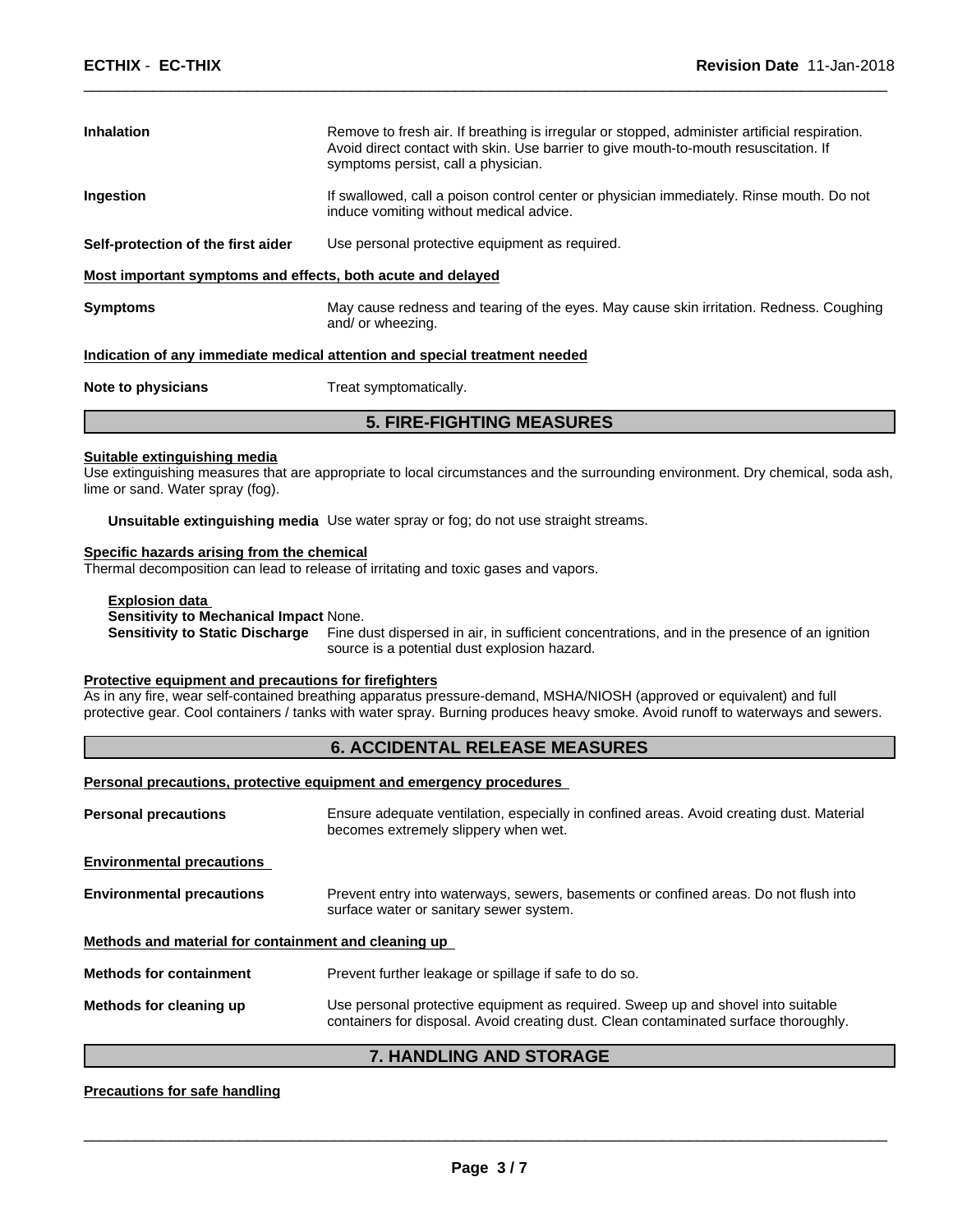| Advice on safe handling                                      | Avoid contact with skin, eyes or clothing. Use personal protective equipment as required.<br>Wash contaminated clothing before reuse. Do not breathe dust/fume/gas/mist/vapors/spray.<br>Do not eat, drink or smoke when using this product.                                                                                     |  |  |
|--------------------------------------------------------------|----------------------------------------------------------------------------------------------------------------------------------------------------------------------------------------------------------------------------------------------------------------------------------------------------------------------------------|--|--|
| Conditions for safe storage, including any incompatibilities |                                                                                                                                                                                                                                                                                                                                  |  |  |
| <b>Storage Conditions</b>                                    | Keep container tightly closed in a dry and well-ventilated place. Keep out of the reach of<br>children.                                                                                                                                                                                                                          |  |  |
| Incompatible materials                                       | Strong oxidizing agents.                                                                                                                                                                                                                                                                                                         |  |  |
|                                                              | 8. EXPOSURE CONTROLS/PERSONAL PROTECTION                                                                                                                                                                                                                                                                                         |  |  |
| <b>Control parameters</b>                                    |                                                                                                                                                                                                                                                                                                                                  |  |  |
| <b>Exposure Guidelines</b>                                   | This product, as supplied, does not contain any hazardous materials with occupational                                                                                                                                                                                                                                            |  |  |
| <b>Appropriate engineering controls</b>                      | exposure limits established by the region specific regulatory bodies.                                                                                                                                                                                                                                                            |  |  |
| <b>Engineering Controls</b>                                  | <b>Showers</b><br>Eyewash stations<br>Ventilation systems.                                                                                                                                                                                                                                                                       |  |  |
|                                                              | Individual protection measures, such as personal protective equipment                                                                                                                                                                                                                                                            |  |  |
| <b>Eye/face protection</b>                                   | Wear safety glasses with side shields (or goggles).                                                                                                                                                                                                                                                                              |  |  |
| Skin and body protection                                     | Wear protective gloves and protective clothing.                                                                                                                                                                                                                                                                                  |  |  |
| <b>Respiratory protection</b>                                | If exposure limits are exceeded or irritation is experienced, NIOSH/MSHA approved<br>respiratory protection should be worn. Positive-pressure supplied air respirators may be<br>required for high airborne contaminant concentrations. Respiratory protection must be<br>provided in accordance with current local regulations. |  |  |
| <b>General Hygiene Considerations</b>                        | Handle in accordance with good industrial hygiene and safety practice.                                                                                                                                                                                                                                                           |  |  |

 $\overline{\phantom{a}}$  ,  $\overline{\phantom{a}}$  ,  $\overline{\phantom{a}}$  ,  $\overline{\phantom{a}}$  ,  $\overline{\phantom{a}}$  ,  $\overline{\phantom{a}}$  ,  $\overline{\phantom{a}}$  ,  $\overline{\phantom{a}}$  ,  $\overline{\phantom{a}}$  ,  $\overline{\phantom{a}}$  ,  $\overline{\phantom{a}}$  ,  $\overline{\phantom{a}}$  ,  $\overline{\phantom{a}}$  ,  $\overline{\phantom{a}}$  ,  $\overline{\phantom{a}}$  ,  $\overline{\phantom{a}}$ 

### **9. PHYSICAL AND CHEMICAL PROPERTIES**

### **Information on basic physical and chemical properties**

| <b>Physical state</b><br>Appearance<br>Color                                                                                                                                                                                                                                                                                      | Solid<br>powder<br>beige                                                                                                                                                                                | Odor<br><b>Odor threshold</b>      | None<br>No information available |
|-----------------------------------------------------------------------------------------------------------------------------------------------------------------------------------------------------------------------------------------------------------------------------------------------------------------------------------|---------------------------------------------------------------------------------------------------------------------------------------------------------------------------------------------------------|------------------------------------|----------------------------------|
| <b>Property</b><br>рH<br>Melting point / freezing point<br>Boiling point / boiling range<br><b>Flash point</b><br><b>Evaporation rate</b><br>Flammability (solid, gas)                                                                                                                                                            | Values<br>No information available<br>No information available<br>No information available<br>No information available<br>No information available<br>No information available                          | Remarks • Method<br>Not applicable |                                  |
| <b>Flammability Limit in Air</b><br><b>Upper flammability limit:</b><br>Lower flammability limit:<br>Vapor pressure<br>Vapor density<br><b>Relative density</b><br><b>Water solubility</b><br>Solubility in other solvents<br><b>Partition coefficient</b><br><b>Autoignition temperature</b><br><b>Decomposition temperature</b> | No information available<br>No information available<br>No information available<br>$-0.5$ g/cm3<br>Insoluble in water<br>No information available<br>No information available<br>$>500$ °C<br>$>450$ C | @ 25 °C<br>Not applicable          |                                  |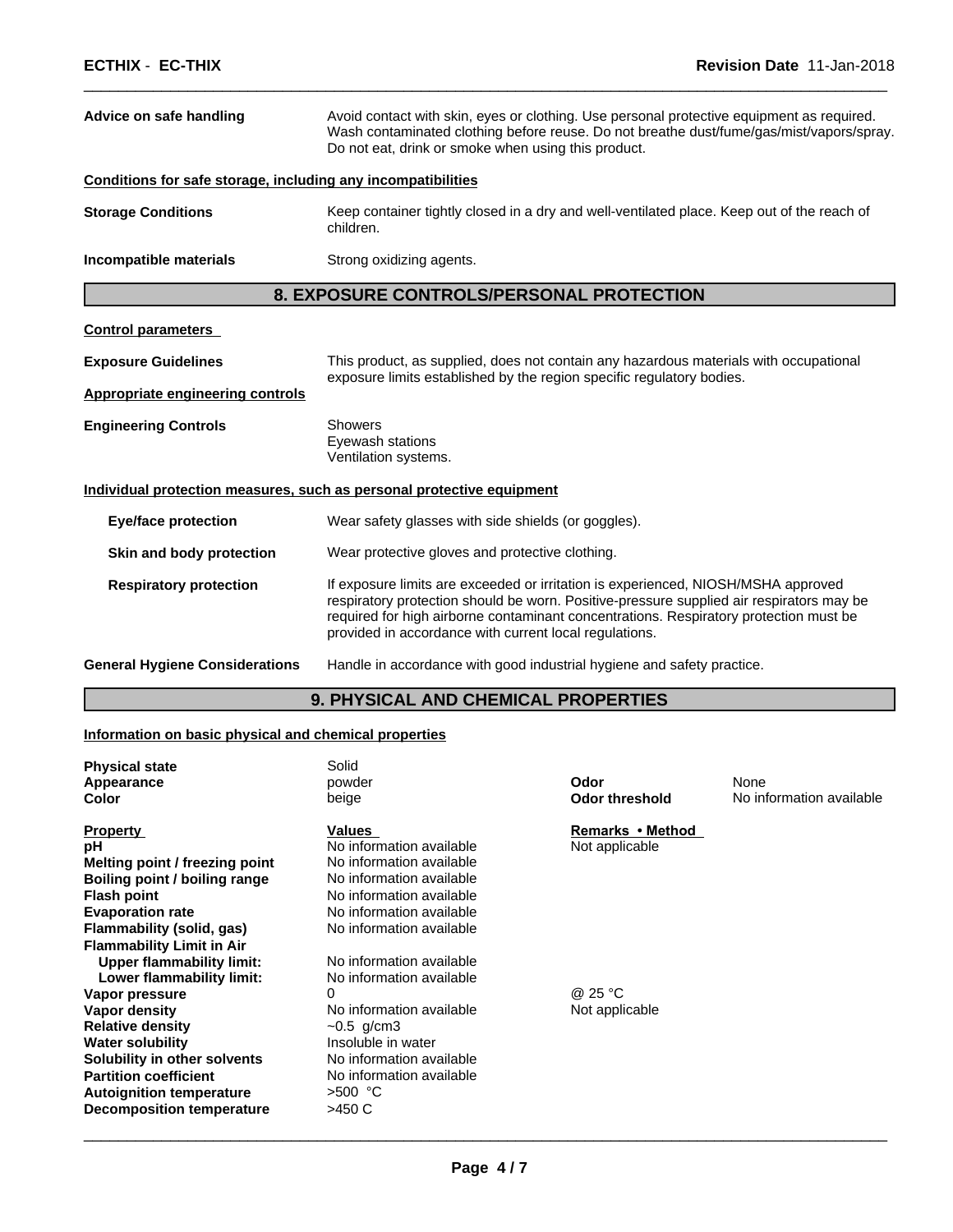**Explosive properties** Not an explosive **Oxidizing properties** Not applicable

### **Other Information**

**Molecular weight<br>VOC Content (%)** 

**Dynamic viscosity** No information available **Kinematic viscosity** No information available

**Softening point No information available**<br> **Molecular weight No information available No information available Density** No information available<br> **Bulk density**  $\sim$  32 LBS/CU FT **Bulk density** ~32 LBS/CU FT

Not applicable Not applicable

 $\overline{\phantom{a}}$  ,  $\overline{\phantom{a}}$  ,  $\overline{\phantom{a}}$  ,  $\overline{\phantom{a}}$  ,  $\overline{\phantom{a}}$  ,  $\overline{\phantom{a}}$  ,  $\overline{\phantom{a}}$  ,  $\overline{\phantom{a}}$  ,  $\overline{\phantom{a}}$  ,  $\overline{\phantom{a}}$  ,  $\overline{\phantom{a}}$  ,  $\overline{\phantom{a}}$  ,  $\overline{\phantom{a}}$  ,  $\overline{\phantom{a}}$  ,  $\overline{\phantom{a}}$  ,  $\overline{\phantom{a}}$ 

### **10. STABILITY AND REACTIVITY**

**Reactivity**  No data available

**Chemical stability** Stable under recommended storage conditions. **Possibility of Hazardous Reactions** None under normal processing.<br>Hazardous polymerization Hazardous polymerization does not occur.

### **Conditions to avoid** Protect from moisture. Avoid dust formation. Do not expose to temperatures above 450 °C. **Incompatible materials** Strong oxidizing agents. **Hazardous Decomposition Products** Carbon monoxide. Carbon dioxide (CO2).

### **11. TOXICOLOGICAL INFORMATION**

#### **Information on likely routes of exposure**

| Chamical Nama              | Oral LD50             | Dermal LD50                                                       | Inhala |
|----------------------------|-----------------------|-------------------------------------------------------------------|--------|
| Ingestion                  |                       | Based on available data, the classification criteria are not met. |        |
| <b>Skin contact</b>        | Irritating to skin.   |                                                                   |        |
| Eye contact                | Irritating to eyes.   |                                                                   |        |
| <b>Inhalation</b>          | May cause irritation. |                                                                   |        |
| <b>Product Information</b> |                       |                                                                   |        |

| <b>Chemical Name</b> | Oral LD50            | <b>Dermal LD50</b> | <b>Inhalation LC50</b> |
|----------------------|----------------------|--------------------|------------------------|
| Organophyllic clay   | ∵Rat ,<br>5000 ma/ka |                    | . Rat `<br>2.6 ma/L    |

### **Information on toxicological effects**

**Symptoms** May cause redness and tearing of the eyes. May cause skin irritation. Redness. Coughing and/ or wheezing.

 $\overline{\phantom{a}}$  ,  $\overline{\phantom{a}}$  ,  $\overline{\phantom{a}}$  ,  $\overline{\phantom{a}}$  ,  $\overline{\phantom{a}}$  ,  $\overline{\phantom{a}}$  ,  $\overline{\phantom{a}}$  ,  $\overline{\phantom{a}}$  ,  $\overline{\phantom{a}}$  ,  $\overline{\phantom{a}}$  ,  $\overline{\phantom{a}}$  ,  $\overline{\phantom{a}}$  ,  $\overline{\phantom{a}}$  ,  $\overline{\phantom{a}}$  ,  $\overline{\phantom{a}}$  ,  $\overline{\phantom{a}}$ 

### **Delayed and immediate effects as well as chronic effects from short and long-term exposure**

| <b>Sensitization</b>            | Based on available data, the classification criteria are not met. |
|---------------------------------|-------------------------------------------------------------------|
| Germ cell mutagenicity          | Based on available data, the classification criteria are not met. |
| Carcinogenicity                 | Based on available data, the classification criteria are not met. |
| <b>Reproductive toxicity</b>    | Based on available data, the classification criteria are not met. |
| <b>STOT - single exposure</b>   | Respiratory system.                                               |
| <b>STOT - repeated exposure</b> | Based on available data, the classification criteria are not met. |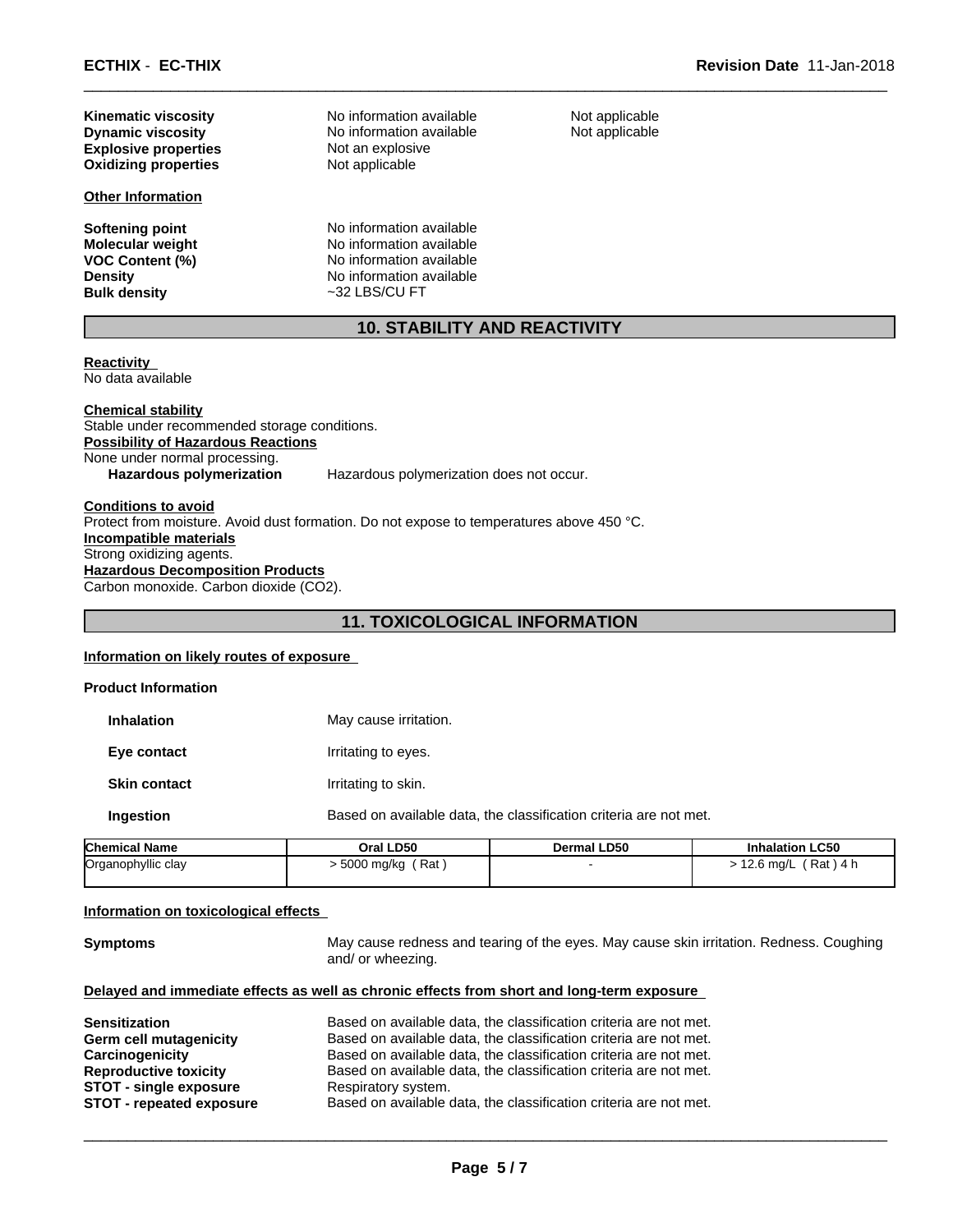| <b>Target Organ Effects</b>                          | Eyes, Skin, Respiratory system.                                               |
|------------------------------------------------------|-------------------------------------------------------------------------------|
| <b>Aspiration hazard</b>                             | Based on available data, the classification criteria are not met.             |
| Numerical measures of toxicity - Product Information |                                                                               |
|                                                      | The following values are calculated based on chapter 3.1 of the GHS document. |
| ATEmix (oral)                                        | $> 5000.00$ mg/kg                                                             |
| <b>ATEmix (inhalation-dust/mist)</b>                 | $> 10.00$ mg/l                                                                |
|                                                      | <b>12. ECOLOGICAL INFORMATION</b>                                             |
| <b>Ecotoxicity</b>                                   |                                                                               |
| None known                                           |                                                                               |
|                                                      |                                                                               |

0 % of the mixture consists of components(s) of unknown hazards to the aquatic environment

### **Persistence and degradability**

No information available.

#### **Bioaccumulation**

No information available.

### **Other adverse effects**

No information available

### **13. DISPOSAL CONSIDERATIONS**

 $\overline{\phantom{a}}$  ,  $\overline{\phantom{a}}$  ,  $\overline{\phantom{a}}$  ,  $\overline{\phantom{a}}$  ,  $\overline{\phantom{a}}$  ,  $\overline{\phantom{a}}$  ,  $\overline{\phantom{a}}$  ,  $\overline{\phantom{a}}$  ,  $\overline{\phantom{a}}$  ,  $\overline{\phantom{a}}$  ,  $\overline{\phantom{a}}$  ,  $\overline{\phantom{a}}$  ,  $\overline{\phantom{a}}$  ,  $\overline{\phantom{a}}$  ,  $\overline{\phantom{a}}$  ,  $\overline{\phantom{a}}$ 

| Waste treatment methods | Disposal should be in accordance with applicable regional, national and local laws and |
|-------------------------|----------------------------------------------------------------------------------------|
| Disposal of wastes      | regulations.                                                                           |
| Contaminated packaging  | Do not reuse container.                                                                |

This product contains one or more substances that are listed with the State of California as a hazardous waste.

### **14. TRANSPORT INFORMATION**

| <u>DOT</u>  | Not regulated |
|-------------|---------------|
| <b>TDG</b>  | Not regulated |
| <b>IATA</b> | Not regulated |
| <b>IMDG</b> | Not regulated |

### **15. REGULATORY INFORMATION**

| <b>International Inventories</b> |          |
|----------------------------------|----------|
| TSCA                             | Complies |
| <b>DSL/NDSL</b>                  | Complies |
| <b>EINECS/ELINCS</b>             | Complies |
| <b>IECSC</b>                     | Complies |
| KECL                             | Complies |
| <b>PICCS</b>                     | Complies |
| <b>AICS</b>                      | Complies |
|                                  |          |

**Legend:** 

**TSCA** - United States Toxic Substances Control Act Section 8(b) Inventory **DSL/NDSL** - Canadian Domestic Substances List/Non-Domestic Substances List